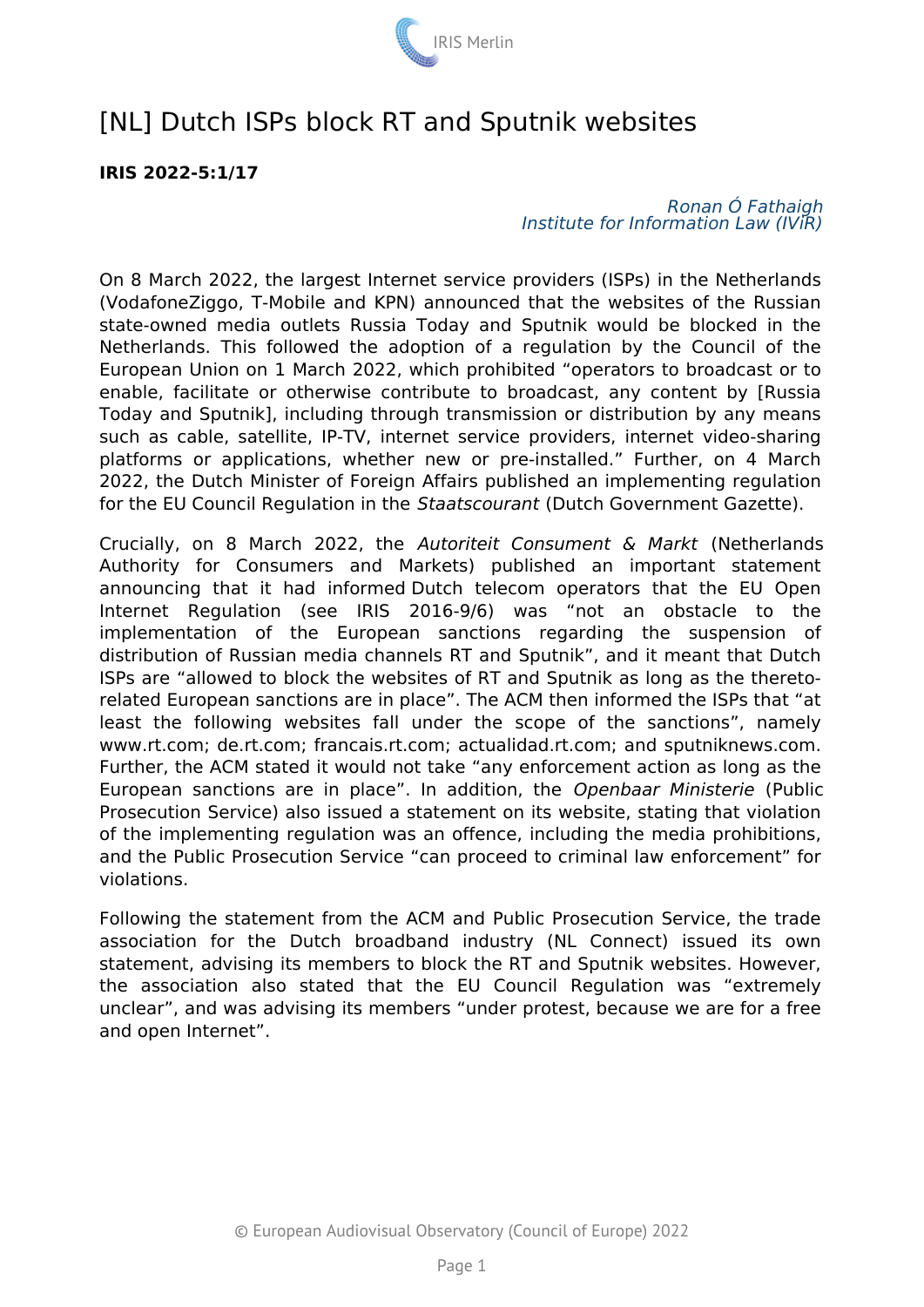Joost Schellevis en Nando Kasteleijn, Sites RT en Sputnik ge door grootste internetproviders, NOS Nieuws, 8 maart 2022

[https://nos.nl/collectie/13888/artikel/2420302-sites-rt-en-s](https://nos.nl/collectie/13888/artikel/2420302-sites-rt-en-sputnik-geblokkeerd-door-grootste-internetproviders)putnik-ge [grootste-internetpr](https://nos.nl/collectie/13888/artikel/2420302-sites-rt-en-sputnik-geblokkeerd-door-grootste-internetproviders)oviders

Joost Schellevis en Nando Kasteleijn, Sites RT en Sputnik ge door grootste internetproviders, NOS Nieuws, 8 maart 2022

[https://nos.nl/collectie/13888/artikel/2420302-sites-rt-en-s](https://nos.nl/collectie/13888/artikel/2420302-sites-rt-en-sputnik-geblokkeerd-door-grootste-internetproviders)putnik-ge [grootste-internetpr](https://nos.nl/collectie/13888/artikel/2420302-sites-rt-en-sputnik-geblokkeerd-door-grootste-internetproviders)oviders

Joost Schellevis en Nando Kasteleijn, Sites RT en Sputnik ge door grootste internetproviders, NOS Nieuws, 8 maart 2022

[https://nos.nl/collectie/13888/artikel/2420302-sites-rt-en-s](https://nos.nl/collectie/13888/artikel/2420302-sites-rt-en-sputnik-geblokkeerd-door-grootste-internetproviders)putnik-ge [grootste-internetpr](https://nos.nl/collectie/13888/artikel/2420302-sites-rt-en-sputnik-geblokkeerd-door-grootste-internetproviders)oviders

Joost Schellevis en Nando Kasteleijn, Sites RT en Sputnik ge door grootste internetproviders, NOS Nieuws, 8 maart 2022

[https://nos.nl/collectie/13888/artikel/2420302-sites-rt-en-s](https://nos.nl/collectie/13888/artikel/2420302-sites-rt-en-sputnik-geblokkeerd-door-grootste-internetproviders)putnik-ge [grootste-internetpr](https://nos.nl/collectie/13888/artikel/2420302-sites-rt-en-sputnik-geblokkeerd-door-grootste-internetproviders)oviders

Joost Schellevis en Nando Kasteleijn, Sites RT en Sputnik ge door grootste internetproviders, NOS Nieuws, 8 maart 2022

[https://nos.nl/collectie/13888/artikel/2420302-sites-rt-en-s](https://nos.nl/collectie/13888/artikel/2420302-sites-rt-en-sputnik-geblokkeerd-door-grootste-internetproviders)putnik-ge [grootste-internetpr](https://nos.nl/collectie/13888/artikel/2420302-sites-rt-en-sputnik-geblokkeerd-door-grootste-internetproviders)oviders

Joost Schellevis en Nando Kasteleijn, Sites RT en Sputnik ge door grootste internetproviders, NOS Nieuws, 8 maart 2022

[https://nos.nl/collectie/13888/artikel/2420302-sites-rt-en-s](https://nos.nl/collectie/13888/artikel/2420302-sites-rt-en-sputnik-geblokkeerd-door-grootste-internetproviders)putnik-ge [grootste-internetpr](https://nos.nl/collectie/13888/artikel/2420302-sites-rt-en-sputnik-geblokkeerd-door-grootste-internetproviders)oviders

Joost Schellevis en Nando Kasteleijn, Sites RT en Sputnik ge door grootste internetproviders, NOS Nieuws, 8 maart 2022

[https://nos.nl/collectie/13888/artikel/2420302-sites-rt-en-s](https://nos.nl/collectie/13888/artikel/2420302-sites-rt-en-sputnik-geblokkeerd-door-grootste-internetproviders)putnik-ge [grootste-internetpr](https://nos.nl/collectie/13888/artikel/2420302-sites-rt-en-sputnik-geblokkeerd-door-grootste-internetproviders)oviders

Joost Schellevis en Nando Kasteleijn, Sites RT en Sputnik ge door grootste internetproviders, NOS Nieuws, 8 maart 2022

[https://nos.nl/collectie/13888/artikel/2420302-sites-rt-en-s](https://nos.nl/collectie/13888/artikel/2420302-sites-rt-en-sputnik-geblokkeerd-door-grootste-internetproviders)putnik-ge [grootste-internetpr](https://nos.nl/collectie/13888/artikel/2420302-sites-rt-en-sputnik-geblokkeerd-door-grootste-internetproviders)oviders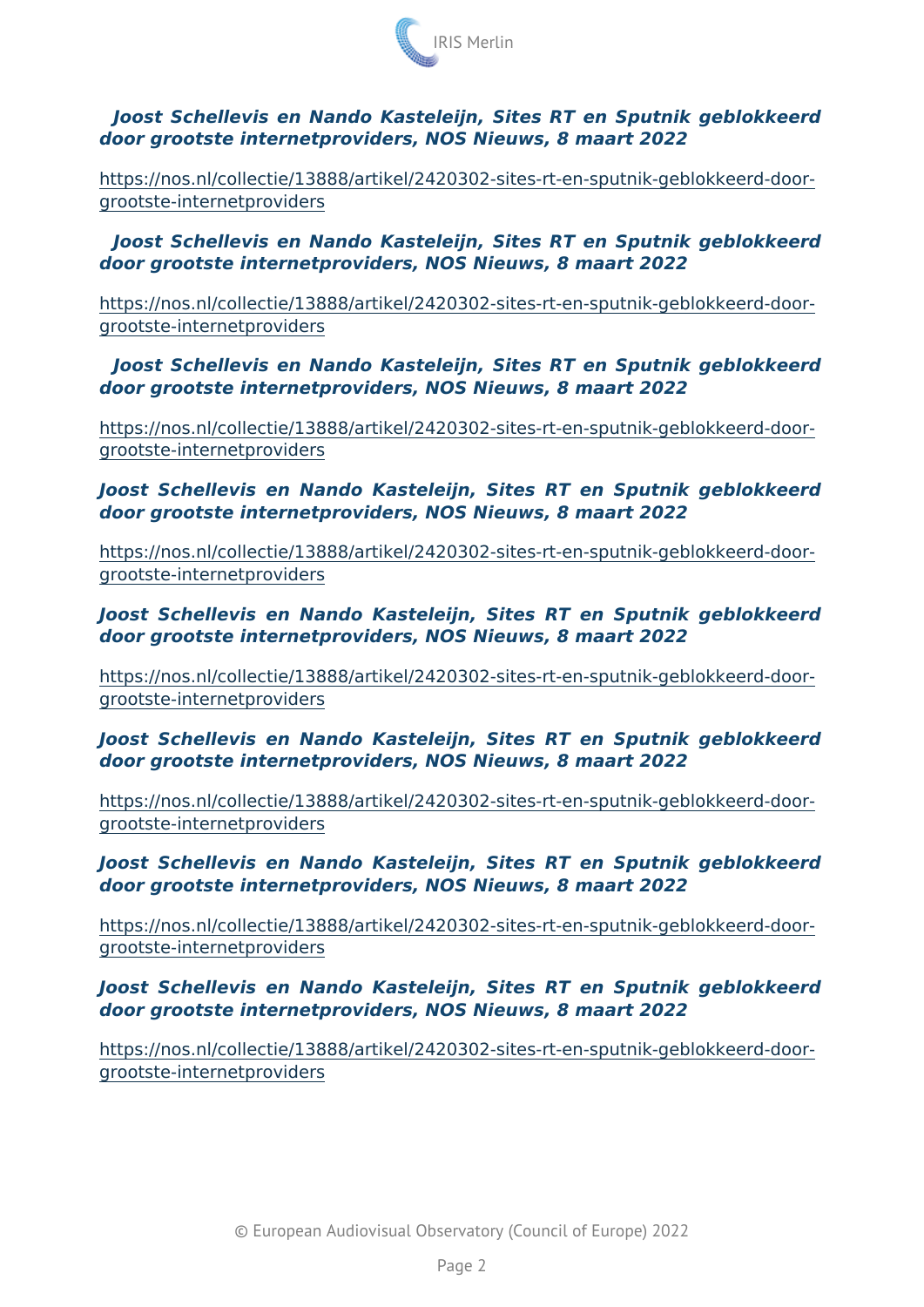Joost Schellevis en Nando Kasteleijn, Sites RT en Sputnik ge door grootste internetproviders, NOS Nieuws, 8 maart 2022

[https://nos.nl/collectie/13888/artikel/2420302-sites-rt-en-s](https://nos.nl/collectie/13888/artikel/2420302-sites-rt-en-sputnik-geblokkeerd-door-grootste-internetproviders)putnik-ge [grootste-internetpr](https://nos.nl/collectie/13888/artikel/2420302-sites-rt-en-sputnik-geblokkeerd-door-grootste-internetproviders)oviders

Joost Schellevis en Nando Kasteleijn, Sites RT en Sputnik ge door grootste internetproviders, NOS Nieuws, 8 maart 2022

[https://nos.nl/collectie/13888/artikel/2420302-sites-rt-en-s](https://nos.nl/collectie/13888/artikel/2420302-sites-rt-en-sputnik-geblokkeerd-door-grootste-internetproviders)putnik-ge [grootste-internetpr](https://nos.nl/collectie/13888/artikel/2420302-sites-rt-en-sputnik-geblokkeerd-door-grootste-internetproviders)oviders

Joost Schellevis en Nando Kasteleijn, Sites RT en Sputnik ge door grootste internetproviders, NOS Nieuws, 8 maart 2022

[https://nos.nl/collectie/13888/artikel/2420302-sites-rt-en-s](https://nos.nl/collectie/13888/artikel/2420302-sites-rt-en-sputnik-geblokkeerd-door-grootste-internetproviders)putnik-ge [grootste-internetpr](https://nos.nl/collectie/13888/artikel/2420302-sites-rt-en-sputnik-geblokkeerd-door-grootste-internetproviders)oviders

Joost Schellevis en Nando Kasteleijn, Sites RT en Sputnik ge door grootste internetproviders, NOS Nieuws, 8 maart 2022

[https://nos.nl/collectie/13888/artikel/2420302-sites-rt-en-s](https://nos.nl/collectie/13888/artikel/2420302-sites-rt-en-sputnik-geblokkeerd-door-grootste-internetproviders)putnik-ge [grootste-internetpr](https://nos.nl/collectie/13888/artikel/2420302-sites-rt-en-sputnik-geblokkeerd-door-grootste-internetproviders)oviders

Joost Schellevis and Nando Kasteleijn, RT and Sputnik websites b internet providers, NOS Nieuws, 8 March 2022

[https://nos.nl/collectie/13888/artikel/2420302-sites-rt-en-s](https://nos.nl/collectie/13888/artikel/2420302-sites-rt-en-sputnik-geblokkeerd-door-grootste-internetproviders)putnik-ge [grootste-internetpr](https://nos.nl/collectie/13888/artikel/2420302-sites-rt-en-sputnik-geblokkeerd-door-grootste-internetproviders)oviders

Joost Schellevis and Nando Kasteleijn, RT and Sputnik websites b internet providers, NOS Nieuws, 8 March 2022

Joost Schellevis and Nando Kasteleijn, RT and Sputnik websites b internet providers, NOS Nieuws, 8 March 2022

Joost Schellevis and Nando Kasteleijn, RT and Sputnik websites b internet providers, NOS Nieuws, 8 March 2022

Joost Schellevis and Nando Kasteleijn, RT and Sputnik websites b internet providers, NOS Nieuws, 8 March 2022

Joost Schellevis and Nando Kasteleijn, RT and Sputnik websites b internet providers, NOS Nieuws, 8 March 2022

Joost Schellevis and Nando Kasteleijn, RT and Sputnik websites b internet providers, NOS Nieuws, 8 March 2022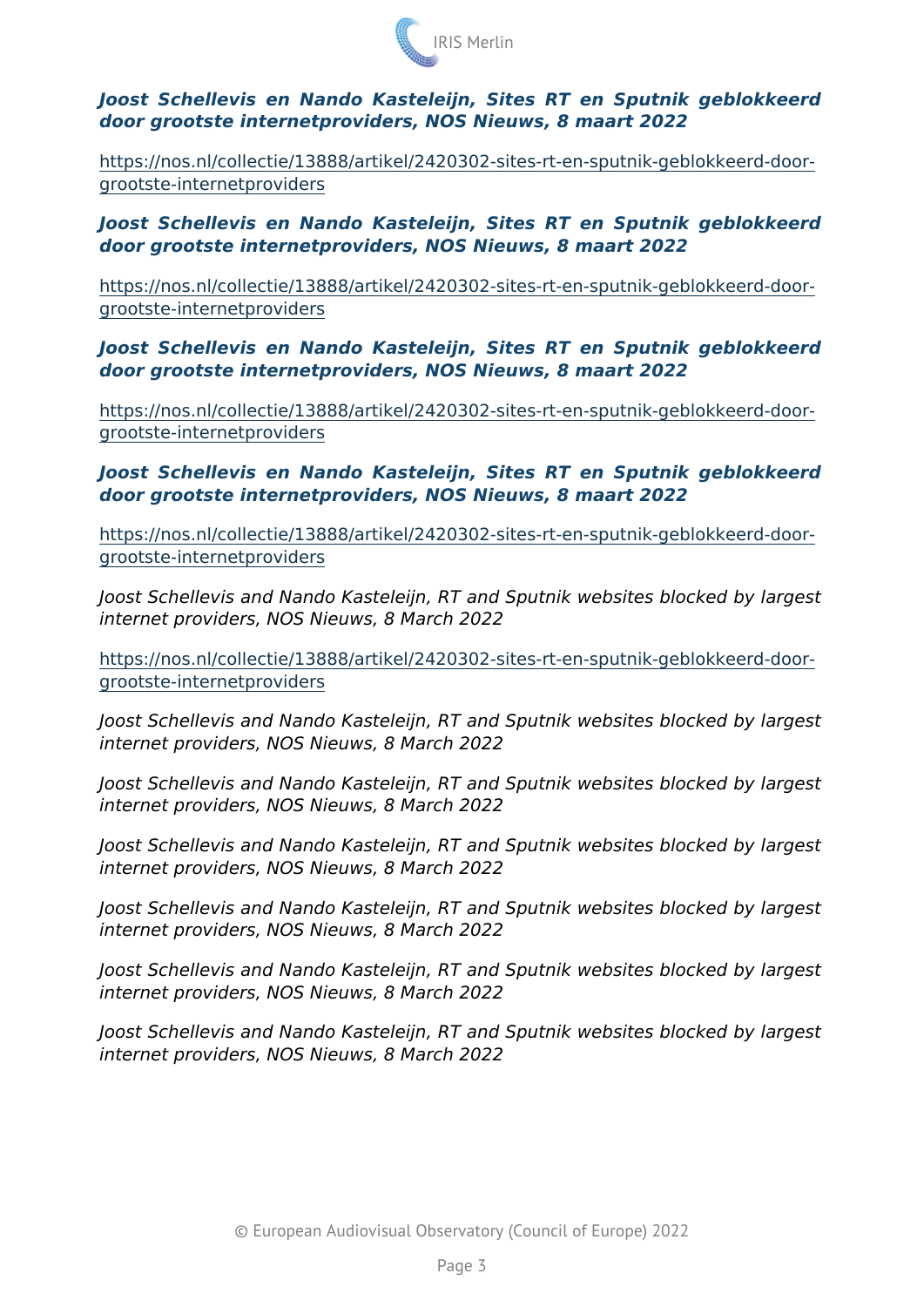Joost Schellevis and Nando Kasteleijn, RT and Sputnik websites b internet providers, NOS Nieuws, 8 March 2022

Joost Schellevis and Nando Kasteleijn, RT and Sputnik websites b internet providers, NOS Nieuws, 8 March 2022

Joost Schellevis and Nando Kasteleijn, RT and Sputnik websites b internet providers, NOS Nieuws, 8 March 2022

Joost Schellevis and Nando Kasteleijn, RT and Sputnik websites b internet providers, NOS Nieuws, 8 March 2022

Joost Schellevis and Nando Kasteleijn, RT and Sputnik websites b internet providers, NOS Nieuws, 8 March 2022

Authority for Consumers and Markets, Open Internet Regulation an obstacle to blocking RT and Sputnik because of EU sanctions, 2022

[https://www.acm.nl/en/publications/open-internet-regulatio](https://www.acm.nl/en/publications/open-internet-regulation-not-obstacle-blocking-rt-and-sputnik-because-eu-sanctions)n-not-obs [rt-and-sputnik-because-eu](https://www.acm.nl/en/publications/open-internet-regulation-not-obstacle-blocking-rt-and-sputnik-because-eu-sanctions)-sanctions

Authority for Consumers and Markets, Open Internet Regulation an obstacle to blocking RT and Sputnik because of EU sanctions, 2022

[https://www.acm.nl/en/publications/open-internet-regulatio](https://www.acm.nl/en/publications/open-internet-regulation-not-obstacle-blocking-rt-and-sputnik-because-eu-sanctions)n-not-obs [rt-and-sputnik-because-eu](https://www.acm.nl/en/publications/open-internet-regulation-not-obstacle-blocking-rt-and-sputnik-because-eu-sanctions)-sanctions

Authority for Consumers and Markets, Open Internet Regulation an obstacle to blocking RT and Sputnik because of EU sanctions, 2022

[https://www.acm.nl/en/publications/open-internet-regulatio](https://www.acm.nl/en/publications/open-internet-regulation-not-obstacle-blocking-rt-and-sputnik-because-eu-sanctions)n-not-obstacle[rt-and-sputnik-because-eu](https://www.acm.nl/en/publications/open-internet-regulation-not-obstacle-blocking-rt-and-sputnik-because-eu-sanctions)-sanctions

Authority for Consumers and Markets, Open Internet Regulation an obstacle to blocking RT and Sputnik because of EU sanctions, 2022

[https://www.acm.nl/en/publications/open-internet-regulatio](https://www.acm.nl/en/publications/open-internet-regulation-not-obstacle-blocking-rt-and-sputnik-because-eu-sanctions)n-not-obs [rt-and-sputnik-because-eu](https://www.acm.nl/en/publications/open-internet-regulation-not-obstacle-blocking-rt-and-sputnik-because-eu-sanctions)-sanctions

Authority for Consumers and Markets, Open Internet Regulation an obstacle to blocking RT and Sputnik because of EU sanctions, 2022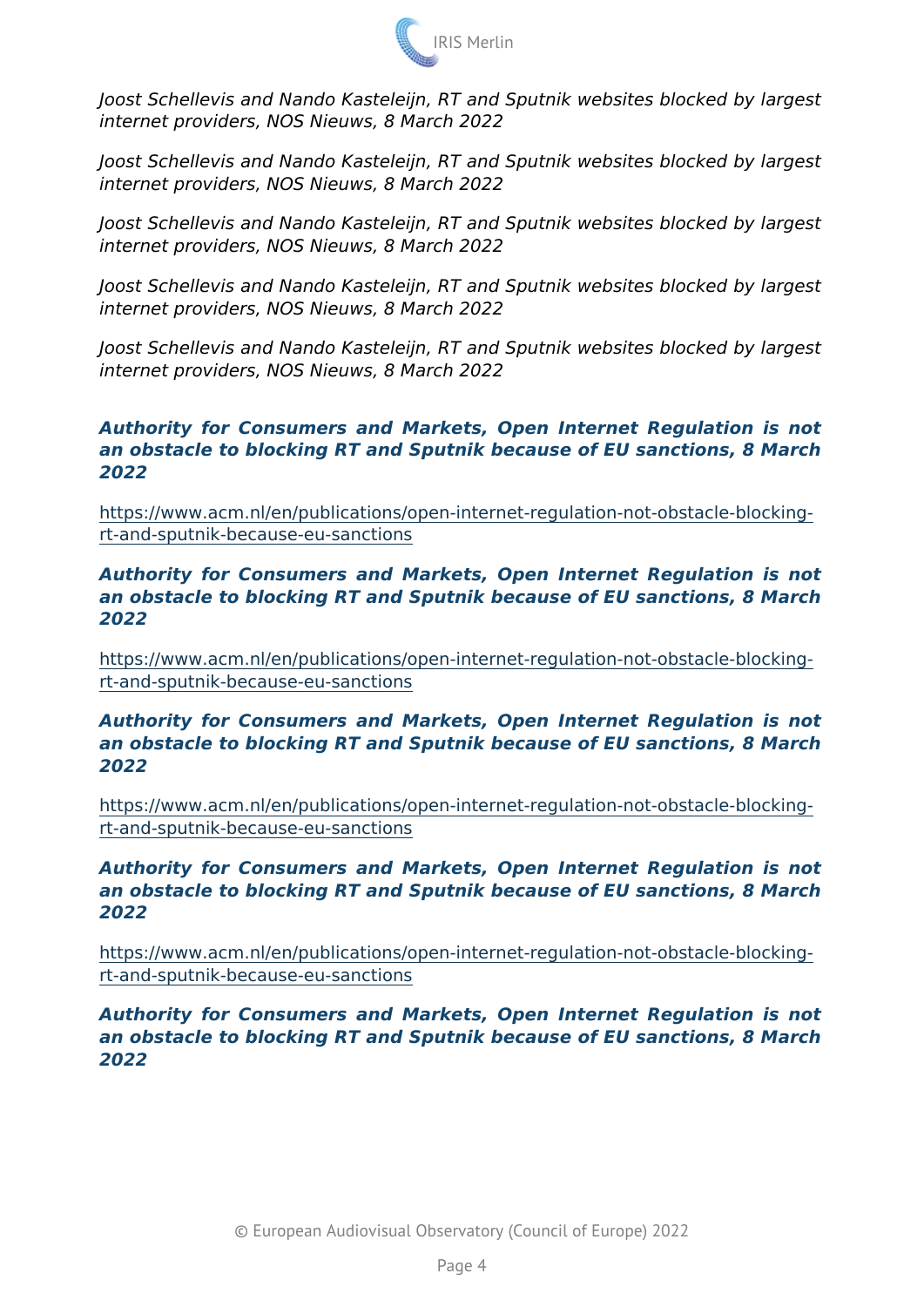[https://www.acm.nl/en/publications/open-internet-regulatio](https://www.acm.nl/en/publications/open-internet-regulation-not-obstacle-blocking-rt-and-sputnik-because-eu-sanctions)n-not-obstacle[rt-and-sputnik-because-eu](https://www.acm.nl/en/publications/open-internet-regulation-not-obstacle-blocking-rt-and-sputnik-because-eu-sanctions)-sanctions

Authority for Consumers and Markets, Open Internet Regulation an obstacle to blocking RT and Sputnik because of EU sanctions. 2022

[https://www.acm.nl/en/publications/open-internet-regulatio](https://www.acm.nl/en/publications/open-internet-regulation-not-obstacle-blocking-rt-and-sputnik-because-eu-sanctions)n-not-obstacle[rt-and-sputnik-because-eu](https://www.acm.nl/en/publications/open-internet-regulation-not-obstacle-blocking-rt-and-sputnik-because-eu-sanctions)-sanctions

Authority for Consumers and Markets, Open Internet Regulation an obstacle to blocking RT and Sputnik because of EU sanctions, 2022

[https://www.acm.nl/en/publications/open-internet-regulatio](https://www.acm.nl/en/publications/open-internet-regulation-not-obstacle-blocking-rt-and-sputnik-because-eu-sanctions)n-not-obs [rt-and-sputnik-because-eu](https://www.acm.nl/en/publications/open-internet-regulation-not-obstacle-blocking-rt-and-sputnik-because-eu-sanctions)-sanctions

Authority for Consumers and Markets, Open Internet Regulation an obstacle to blocking RT and Sputnik because of EU sanctions, 2022

[https://www.acm.nl/en/publications/open-internet-regulatio](https://www.acm.nl/en/publications/open-internet-regulation-not-obstacle-blocking-rt-and-sputnik-because-eu-sanctions)n-not-obstacle[rt-and-sputnik-because-eu](https://www.acm.nl/en/publications/open-internet-regulation-not-obstacle-blocking-rt-and-sputnik-because-eu-sanctions)-sanctions

Authority for Consumers and Markets, Open Internet Regulation an obstacle to blocking RT and Sputnik because of EU sanctions, 2022

[https://www.acm.nl/en/publications/open-internet-regulatio](https://www.acm.nl/en/publications/open-internet-regulation-not-obstacle-blocking-rt-and-sputnik-because-eu-sanctions)n-not-obstacle[rt-and-sputnik-because-eu](https://www.acm.nl/en/publications/open-internet-regulation-not-obstacle-blocking-rt-and-sputnik-because-eu-sanctions)-sanctions

Authority for Consumers and Markets, Open Internet Regulation an obstacle to blocking RT and Sputnik because of EU sanctions, 2022

[https://www.acm.nl/en/publications/open-internet-regulatio](https://www.acm.nl/en/publications/open-internet-regulation-not-obstacle-blocking-rt-and-sputnik-because-eu-sanctions)n-not-obstacle[rt-and-sputnik-because-eu](https://www.acm.nl/en/publications/open-internet-regulation-not-obstacle-blocking-rt-and-sputnik-because-eu-sanctions)-sanctions

Authority for Consumers and Markets, Open Internet Regulation an obstacle to blocking RT and Sputnik because of EU sanctions, 2022

[https://www.acm.nl/en/publications/open-internet-regulatio](https://www.acm.nl/en/publications/open-internet-regulation-not-obstacle-blocking-rt-and-sputnik-because-eu-sanctions)n-not-obstacle[rt-and-sputnik-because-eu](https://www.acm.nl/en/publications/open-internet-regulation-not-obstacle-blocking-rt-and-sputnik-because-eu-sanctions)-sanctions

Authority for Consumers and Markets, Open Internet Regulation an obstacle to blocking RT and Sputnik because of EU sanctions,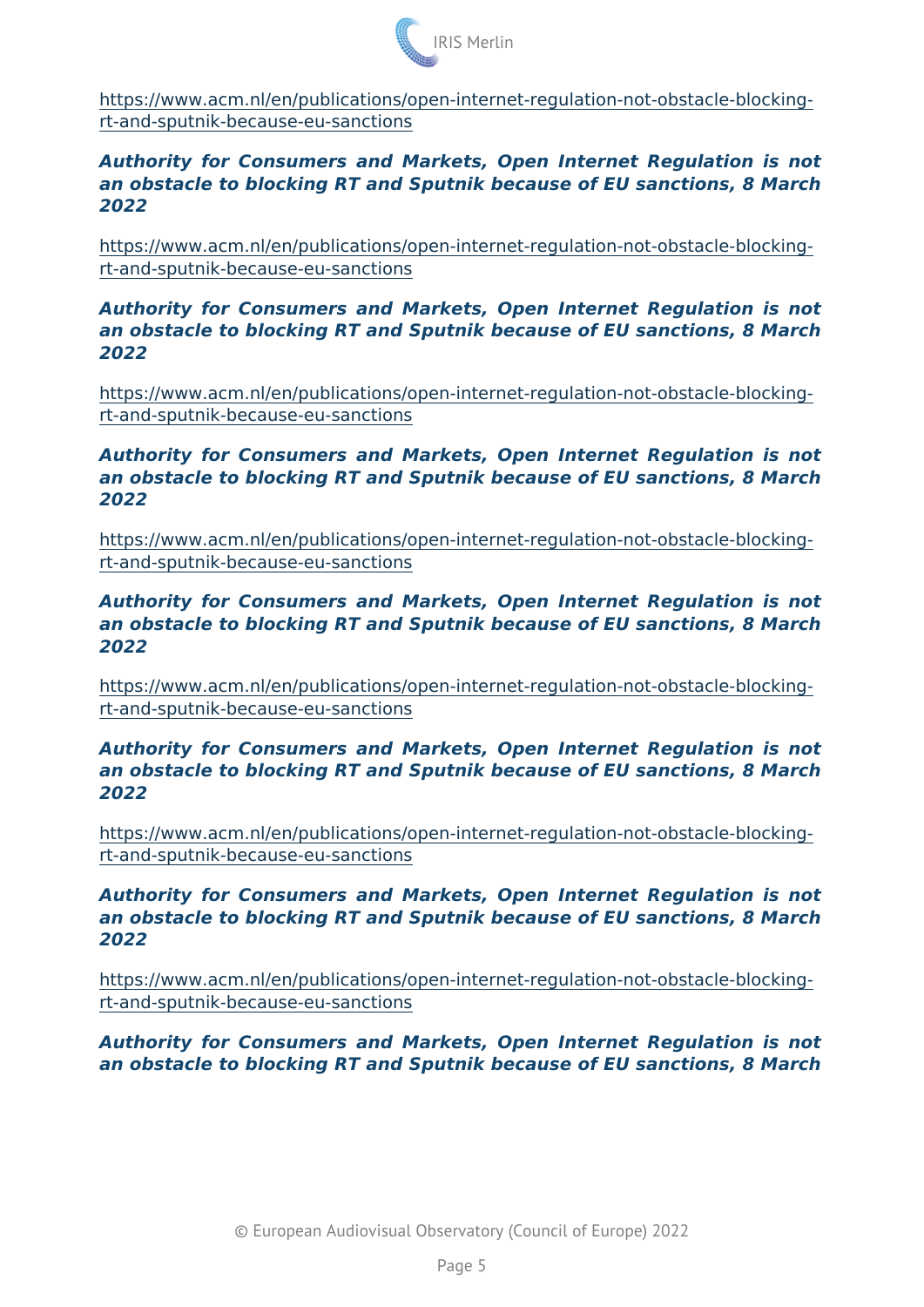2022

[https://www.acm.nl/en/publications/open-internet-regulatio](https://www.acm.nl/en/publications/open-internet-regulation-not-obstacle-blocking-rt-and-sputnik-because-eu-sanctions)n-not-obstacle[rt-and-sputnik-because-eu](https://www.acm.nl/en/publications/open-internet-regulation-not-obstacle-blocking-rt-and-sputnik-because-eu-sanctions)-sanctions

NLconnect, Statement NLconnect over blokkeren Russia Today, 2022

[https://www.nlconnect.org/statement-nlconnect-over-bl](https://www.nlconnect.org/statement-nlconnect-over-blokkeren-russia-today/)okkeren-russi

NLconnect, Statement NLconnect over blokkeren Russia Today, 8 2022

[https://www.nlconnect.org/statement-nlconnect-over-bl](https://www.nlconnect.org/statement-nlconnect-over-blokkeren-russia-today/)okkeren-russ

NLconnect, Statement NLconnect over blokkeren Russia Today, 8 2022

[https://www.nlconnect.org/statement-nlconnect-over-bl](https://www.nlconnect.org/statement-nlconnect-over-blokkeren-russia-today/)okkeren-russi

NLconnect, Statement NLconnect over blokkeren Russia Today, 8 2022

[https://www.nlconnect.org/statement-nlconnect-over-bl](https://www.nlconnect.org/statement-nlconnect-over-blokkeren-russia-today/)okkeren-russi

NLconnect, Statement NLconnect over blokkeren Russia Today, 8 2022

[https://www.nlconnect.org/statement-nlconnect-over-bl](https://www.nlconnect.org/statement-nlconnect-over-blokkeren-russia-today/)okkeren-russi

NLconnect, Statement NLconnect over blokkeren Russia Today, 2022

[https://www.nlconnect.org/statement-nlconnect-over-bl](https://www.nlconnect.org/statement-nlconnect-over-blokkeren-russia-today/)okkeren-russi

NLconnect, Statement NLconnect over blokkeren Russia Today, 8 2022

[https://www.nlconnect.org/statement-nlconnect-over-bl](https://www.nlconnect.org/statement-nlconnect-over-blokkeren-russia-today/)okkeren-russi

NLconnect, Statement NLconnect over blokkeren Russia Today, 8 2022

[https://www.nlconnect.org/statement-nlconnect-over-bl](https://www.nlconnect.org/statement-nlconnect-over-blokkeren-russia-today/)okkeren-russ

NLconnect, Statement NLconnect over blokkeren Russia Today, 8 2022

[https://www.nlconnect.org/statement-nlconnect-over-bl](https://www.nlconnect.org/statement-nlconnect-over-blokkeren-russia-today/)okkeren-russi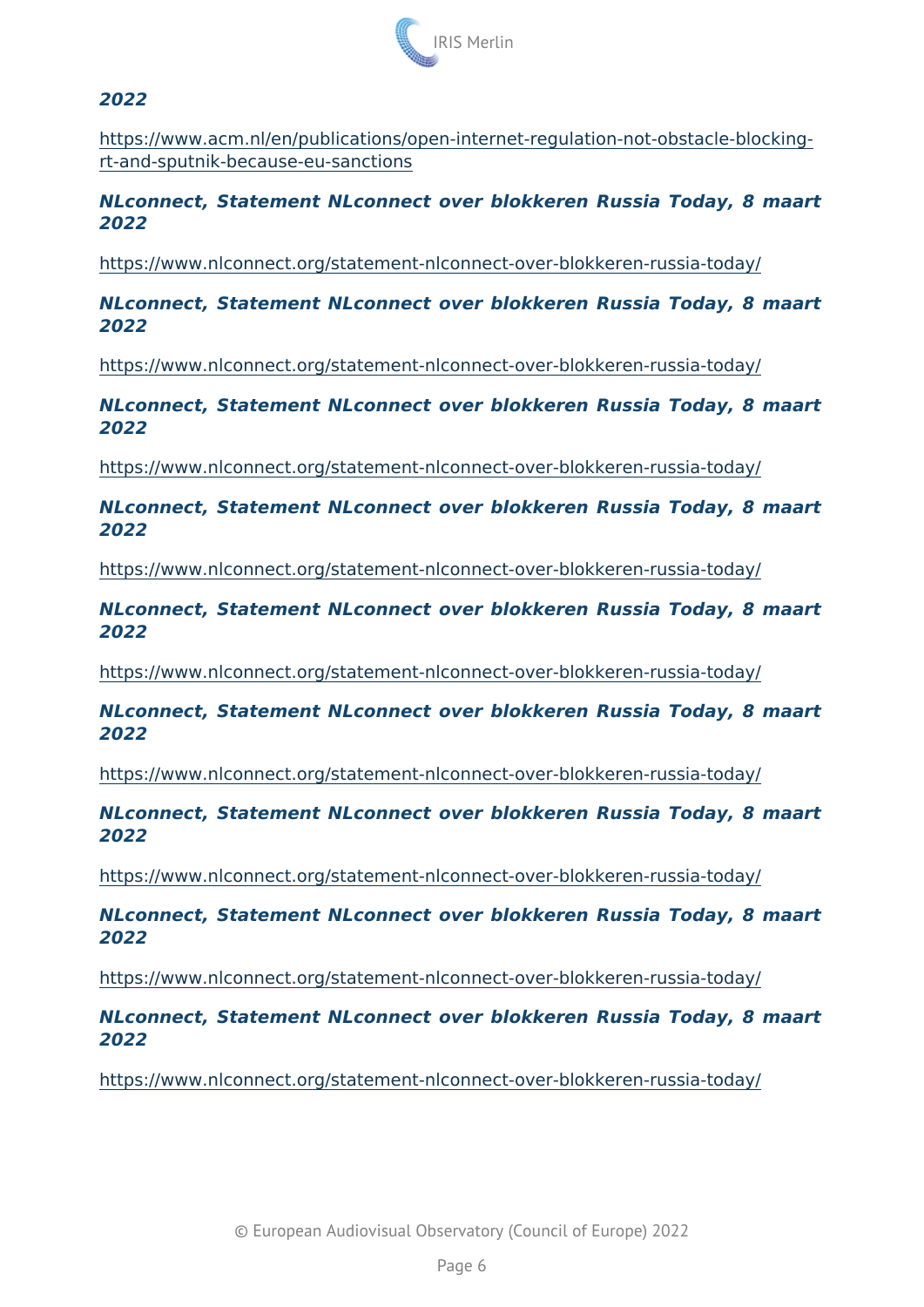NLconnect, Statement NLconnect over blokkeren Russia Today, 8 2022

[https://www.nlconnect.org/statement-nlconnect-over-bl](https://www.nlconnect.org/statement-nlconnect-over-blokkeren-russia-today/)okkeren-russ NLconnect, Statement NLconnect over blokkeren Russia Today, 2022

[https://www.nlconnect.org/statement-nlconnect-over-bl](https://www.nlconnect.org/statement-nlconnect-over-blokkeren-russia-today/)okkeren-russi NLconnect, Statement NLconnect over blokkeren Russia Today, 8 2022

[https://www.nlconnect.org/statement-nlconnect-over-bl](https://www.nlconnect.org/statement-nlconnect-over-blokkeren-russia-today/)okkeren-russ NLconnect, Statement NLconnect on blocking Russia Today, 8 Mar [https://www.nlconnect.org/statement-nlconnect-over-bl](https://www.nlconnect.org/statement-nlconnect-over-blokkeren-russia-today/)okkeren-russ NLconnect, Statement NLconnect on blocking Russia Today, 8 Mar NLconnect, Statement NLconnect on blocking Russia Today, 8 Mar NLconnect, Statement NLconnect on blocking Russia Today, 8 Mar NLconnect, Statement NLconnect on blocking Russia Today, 8 Mar NLconnect, Statement NLconnect on blocking Russia Today, 8 Mar NLconnect, Statement NLconnect on blocking Russia Today, 8 Mar NLconnect, Statement NLconnect on blocking Russia Today, 8 Mar NLconnect, Statement NLconnect on blocking Russia Today, 8 Mar NLconnect, Statement NLconnect on blocking Russia Today, 8 Mar NLconnect, Statement NLconnect on blocking Russia Today, 8 Mar NLconnect, Statement NLconnect on blocking Russia Today, 8 Mar

Regeling van de Minister van Buitenlandse Zaken van 3 maart nr. Min-BuZa.2022.11520-15, tot wijziging van de Sand territoriale integriteit Oekraïne 2014

[https://zoek.officielebekendmakingen.nl/stc](https://zoek.officielebekendmakingen.nl/stcrt-2022-6783.html)rt-2022-6783.html

© European Audiovisual Observatory (Council of Europe) 2022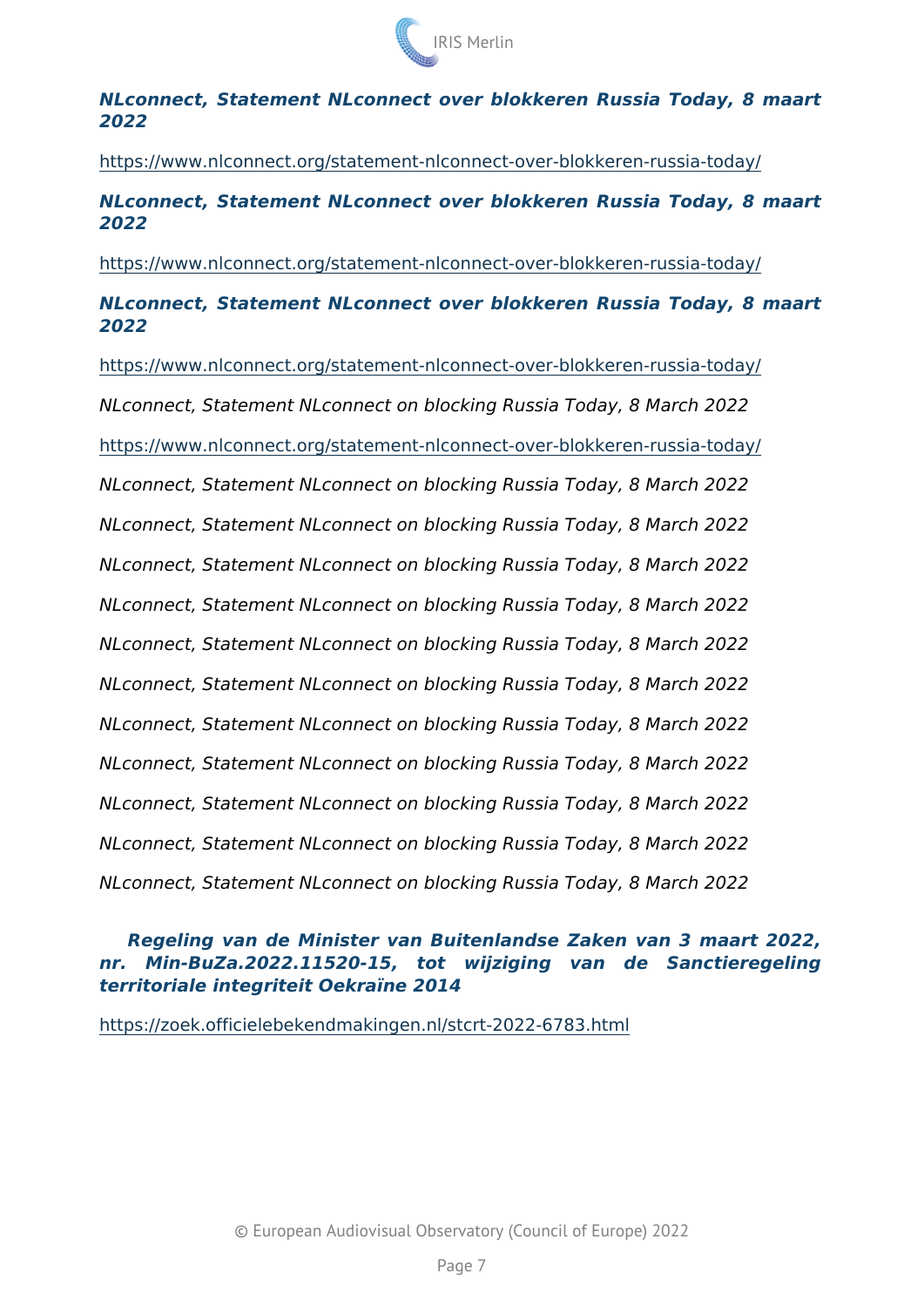Regeling van de Minister van Buitenlandse Zaken van 3 maart 20 Min-BuZa.2022.11520-15, tot wijziging van de Sa territoriale integriteit Oekraïne 2014

#### [https://zoek.officielebekendmakingen.nl/stc](https://zoek.officielebekendmakingen.nl/stcrt-2022-6783.html)rt-2022-6783.html

Regeling van de Minister van Buitenlandse Zaken van 3 maart 20 Min-BuZa.2022.11520-15, tot wijziging van de Sa territoriale integriteit Oekraïne 2014

#### [https://zoek.officielebekendmakingen.nl/stc](https://zoek.officielebekendmakingen.nl/stcrt-2022-6783.html)rt-2022-6783.html

Regeling van de Minister van Buitenlandse Zaken van 3 maart 20 Min-BuZa.2022.11520-15, tot wijziging van de Sa territoriale integriteit Oekraïne 2014

#### [https://zoek.officielebekendmakingen.nl/stc](https://zoek.officielebekendmakingen.nl/stcrt-2022-6783.html)rt-2022-6783.html

Regeling van de Minister van Buitenlandse Zaken van 3 maart 20 Min-BuZa.2022.11520-15, tot wijziging van de Sa territoriale integriteit Oekraïne 2014

#### [https://zoek.officielebekendmakingen.nl/stc](https://zoek.officielebekendmakingen.nl/stcrt-2022-6783.html)rt-2022-6783.html

Regeling van de Minister van Buitenlandse Zaken van 3 maart 20 Min-BuZa.2022.11520-15, tot wijziging van de Sa territoriale integriteit Oekraïne 2014

#### [https://zoek.officielebekendmakingen.nl/stc](https://zoek.officielebekendmakingen.nl/stcrt-2022-6783.html)rt-2022-6783.html

Regeling van de Minister van Buitenlandse Zaken van 3 maart 20 Min-BuZa.2022.11520-15, tot wijziging van de Sa territoriale integriteit Oekraïne 2014

#### [https://zoek.officielebekendmakingen.nl/stc](https://zoek.officielebekendmakingen.nl/stcrt-2022-6783.html)rt-2022-6783.html

Regeling van de Minister van Buitenlandse Zaken van 3 maart 20 Min-BuZa.2022.11520-15, tot wijziging van de Sa territoriale integriteit Oekraïne 2014

#### [https://zoek.officielebekendmakingen.nl/stc](https://zoek.officielebekendmakingen.nl/stcrt-2022-6783.html)rt-2022-6783.html

Regeling van de Minister van Buitenlandse Zaken van 3 maart 20 Min-BuZa.2022.11520-15, tot wijziging van de Sa territoriale integriteit Oekraïne 2014

#### [https://zoek.officielebekendmakingen.nl/stc](https://zoek.officielebekendmakingen.nl/stcrt-2022-6783.html)rt-2022-6783.html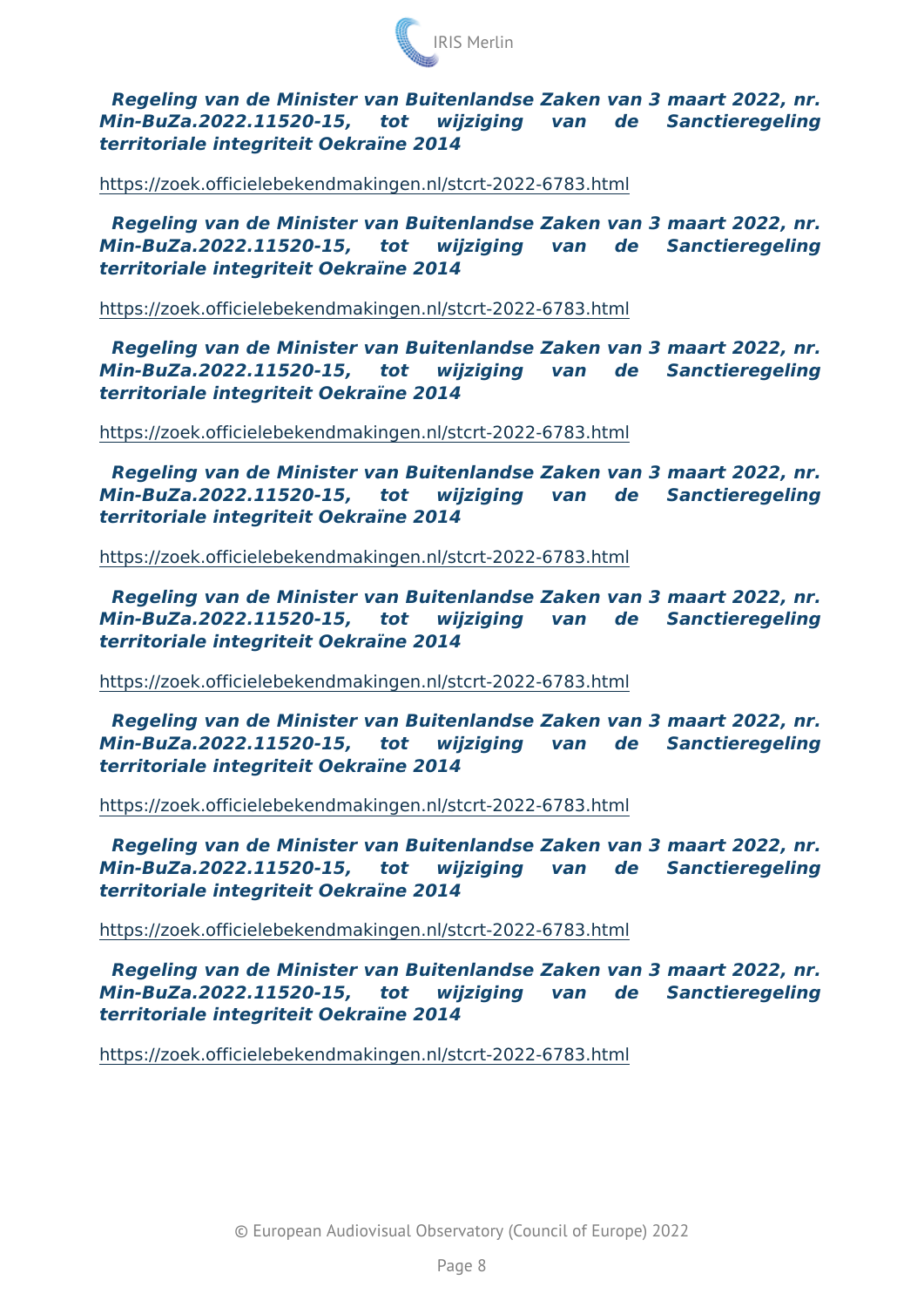Regeling van de Minister van Buitenlandse Zaken van 3 maart 20 Min-BuZa.2022.11520-15, tot wijziging van de Sa territoriale integriteit Oekraïne 2014

#### [https://zoek.officielebekendmakingen.nl/stc](https://zoek.officielebekendmakingen.nl/stcrt-2022-6783.html)rt-2022-6783.html

Regeling van de Minister van Buitenlandse Zaken van 3 maart 20 Min-BuZa.2022.11520-15, tot wijziging van de Sa territoriale integriteit Oekraïne 2014

#### [https://zoek.officielebekendmakingen.nl/stc](https://zoek.officielebekendmakingen.nl/stcrt-2022-6783.html)rt-2022-6783.html

Regeling van de Minister van Buitenlandse Zaken van 3 maart 20 Min-BuZa.2022.11520-15, tot wijziging van de Sa territoriale integriteit Oekraïne 2014

### [https://zoek.officielebekendmakingen.nl/stc](https://zoek.officielebekendmakingen.nl/stcrt-2022-6783.html)rt-2022-6783.html

Regulation of the Minister of Foreign Affairs of March BuZa.2022.11520-15, amending the Sanctions Regulation on Ukrain

#### [https://zoek.officielebekendmakingen.nl/stc](https://zoek.officielebekendmakingen.nl/stcrt-2022-6783.html)rt-2022-6783.html

Regulation of the Minister of Foreign Affairs of March BuZa.2022.11520-15, amending the Sanctions Regulation on Ukrain Regulation of the Minister of Foreign Affairs of March BuZa.2022.11520-15, amending the Sanctions Regulation on Ukrain Regulation of the Minister of Foreign Affairs of March BuZa.2022.11520-15, amending the Sanctions Regulation on Ukrain Regulation of the Minister of Foreign Affairs of March BuZa.2022.11520-15, amending the Sanctions Regulation on Ukrain Regulation of the Minister of Foreign Affairs of March BuZa.2022.11520-15, amending the Sanctions Regulation on Ukrain Regulation of the Minister of Foreign Affairs of March BuZa.2022.11520-15, amending the Sanctions Regulation on Ukrain Regulation of the Minister of Foreign Affairs of March BuZa.2022.11520-15, amending the Sanctions Regulation on Ukrain Regulation of the Minister of Foreign Affairs of March BuZa.2022.11520-15, amending the Sanctions Regulation on Ukrain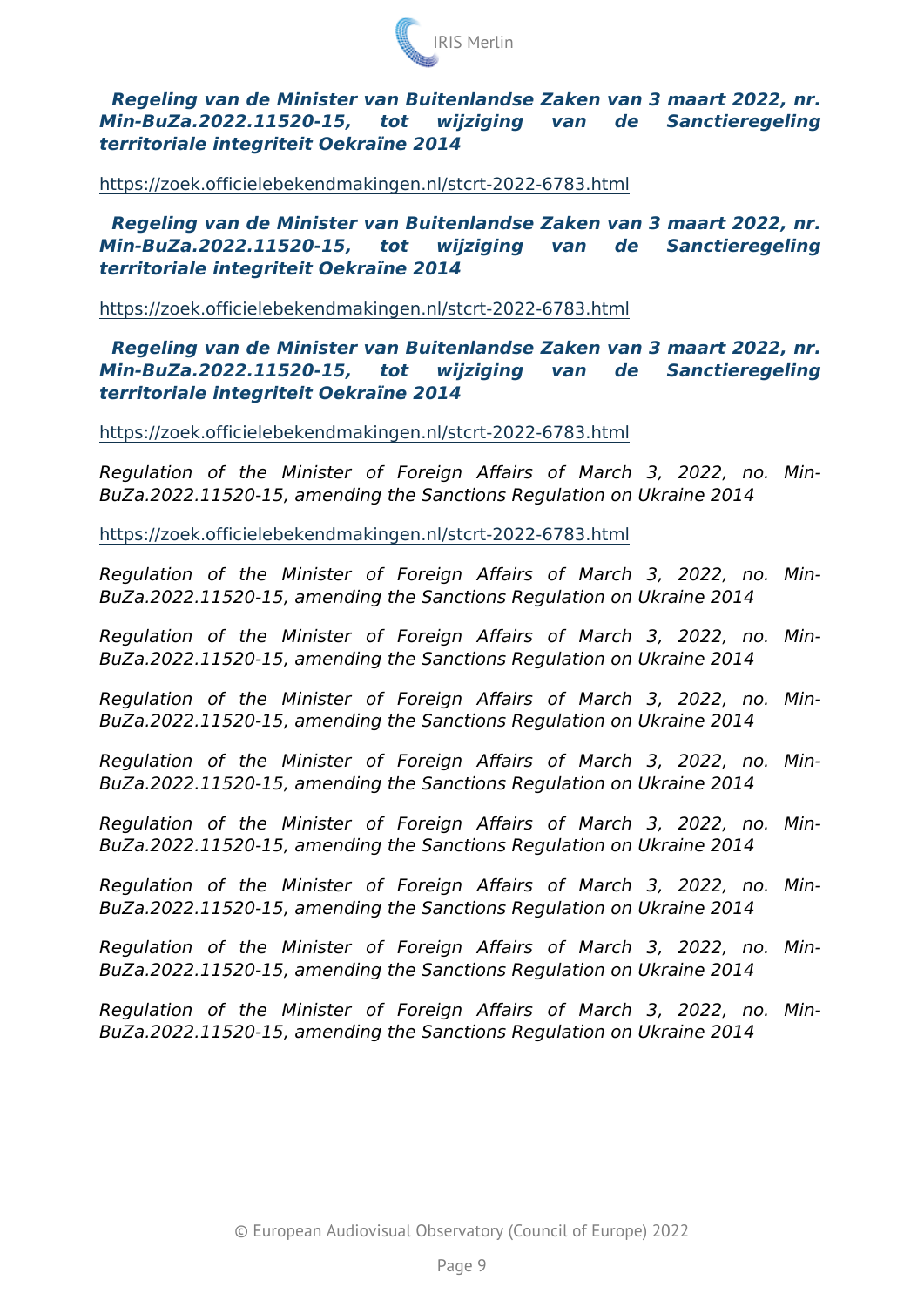Regulation of the Minister of Foreign Affairs of March BuZa.2022.11520-15, amending the Sanctions Regulation on Ukrain Regulation of the Minister of Foreign Affairs of March BuZa.2022.11520-15, amending the Sanctions Regulation on Ukrain Regulation of the Minister of Foreign Affairs of March BuZa.2022.11520-15, amending the Sanctions Regulation on Ukrain

Nederlands Openbaar Ministerie, Oorlog in Oekraïne, 8 maart 2022

[https://www.om.nl/onderwerpen/oo](https://www.om.nl/onderwerpen/oorlog-oekraine)rlog-oekraine

Nederlands Openbaar Ministerie, Oorlog in Oekraïne, 8 maart 2022

[https://www.om.nl/onderwerpen/oo](https://www.om.nl/onderwerpen/oorlog-oekraine)rlog-oekraine

Nederlands Openbaar Ministerie, Oorlog in Oekraïne, 8 maart 2022 [https://www.om.nl/onderwerpen/oo](https://www.om.nl/onderwerpen/oorlog-oekraine)rlog-oekraine

Netherlands Public Prosecution Service, War in Ukraine, 8 March 20 Netherlands Public Prosecution Service, War in Ukraine, 8 March 2 Netherlands Public Prosecution Service, War in Ukraine, 8 March 2022